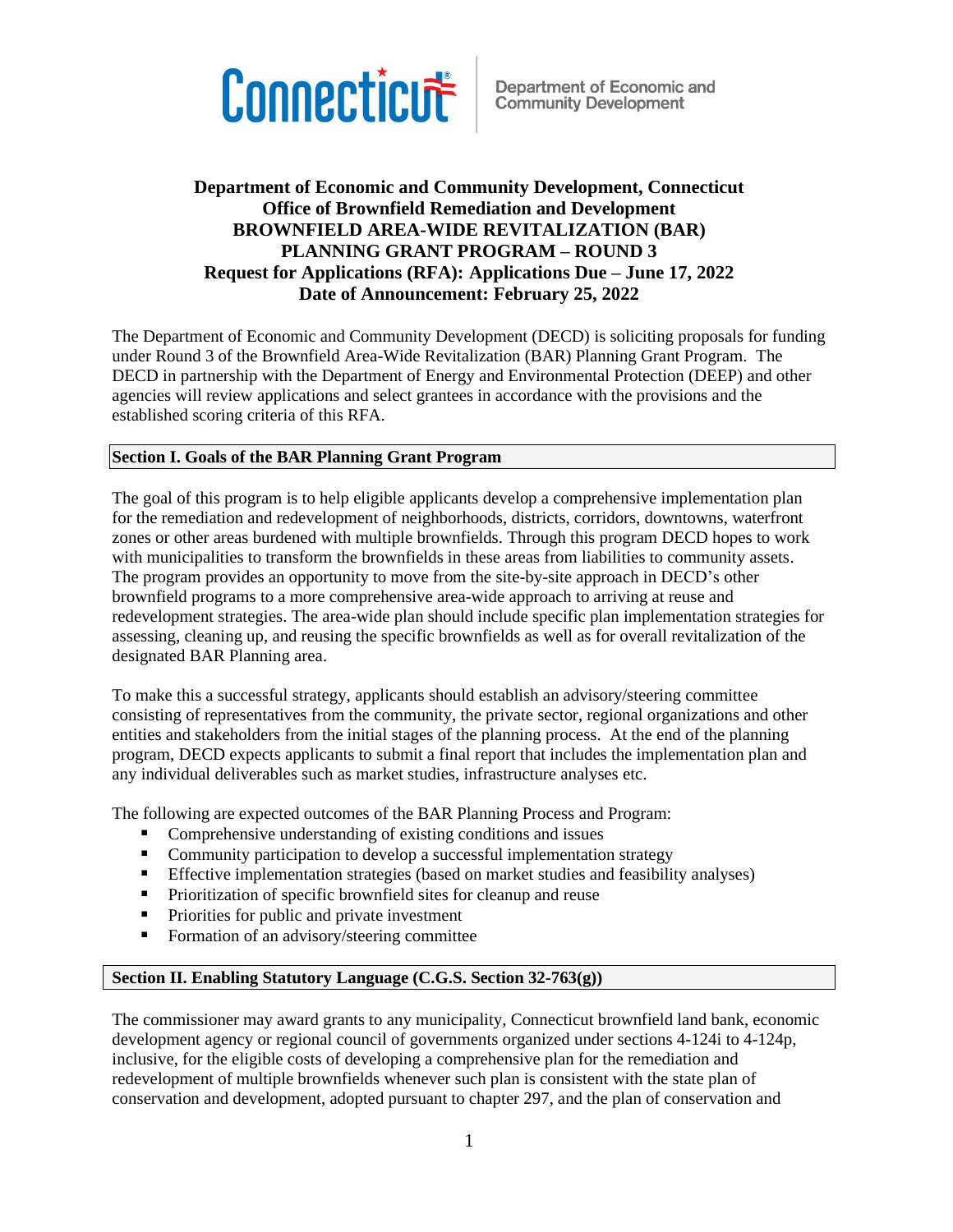development, adopted pursuant to section 8-23, for each municipality in which such brownfields are located. For purposes of this subsection, "eligible costs" shall also include expenditures associated with the development of any such plan for remediation and redevelopment.

#### **Section III. Definitions**

"Brownfield" means any abandoned or underutilized site where redevelopment, reuse or expansion has not occurred due to the presence or potential presence of pollution in the buildings, soil or groundwater that requires investigation or remediation before or in conjunction with the redevelopment, reuse or expansion of the property.

"Multiple Brownfields" – Not statutorily defined but generally described as more than one brownfield site concentrated in the project area and that is negatively impacting an entire community and exacerbating blight and unhealthy conditions.

"BAR Project Area" – The BAR Project Area can either be an already designated area such as a neighborhood, district, corridor, downtown, waterfront zone etc. with multiple brownfields or an area newly defined by the applicant around multiple brownfield sites connected by blight, location, infrastructure, economic, social and/or environmental conditions. It may be noted that the BAR Project Area can span multiple jurisdictions. Although DECD is not specifying the maximum extent or area allowable for the BAR Project Area, it is advised that it be kept at a manageable level to arrive at more practical implementation strategies.

#### **Section IV. BAR Planning Grant Program Outline**

- **1. Competitive Round –** Grant awards will be based on the scope of work, merits of the proposal, consistency with the goals of the BAR Planning Grant Program and expected outcomes and scoring criteria listed in Section VI.
- **2. Funding Availability –** The funding available for Round 3 of the BAR Planning Grant Program is \$1 million.
- **3. Maximum Grant Award –** Applicants may apply for a grant amount up to \$200,000.
- **4. Minimum match requirements –** The applicant will be required to contribute a 10% cash match for the project. Match contributions from private or other project partners are acceptable. In-kind contributions will not count towards match requirement.
- **5. Eligible Entities -** Municipalities, Connecticut Brownfield Land Banks, Economic Development Agencies, and Regional COGs (see enabling statute).
- **6. Project Completion –** Expected end date for completion of the proposed BAR planning activities is 2 years from the time of contract execution. DECD may approve project period extensions on a case-by-case basis.
- **7. Reimbursement Eligibility Date –** All payments will be made on a reimbursement basis. All eligible project expenses from the date of grant award will be approved for reimbursement.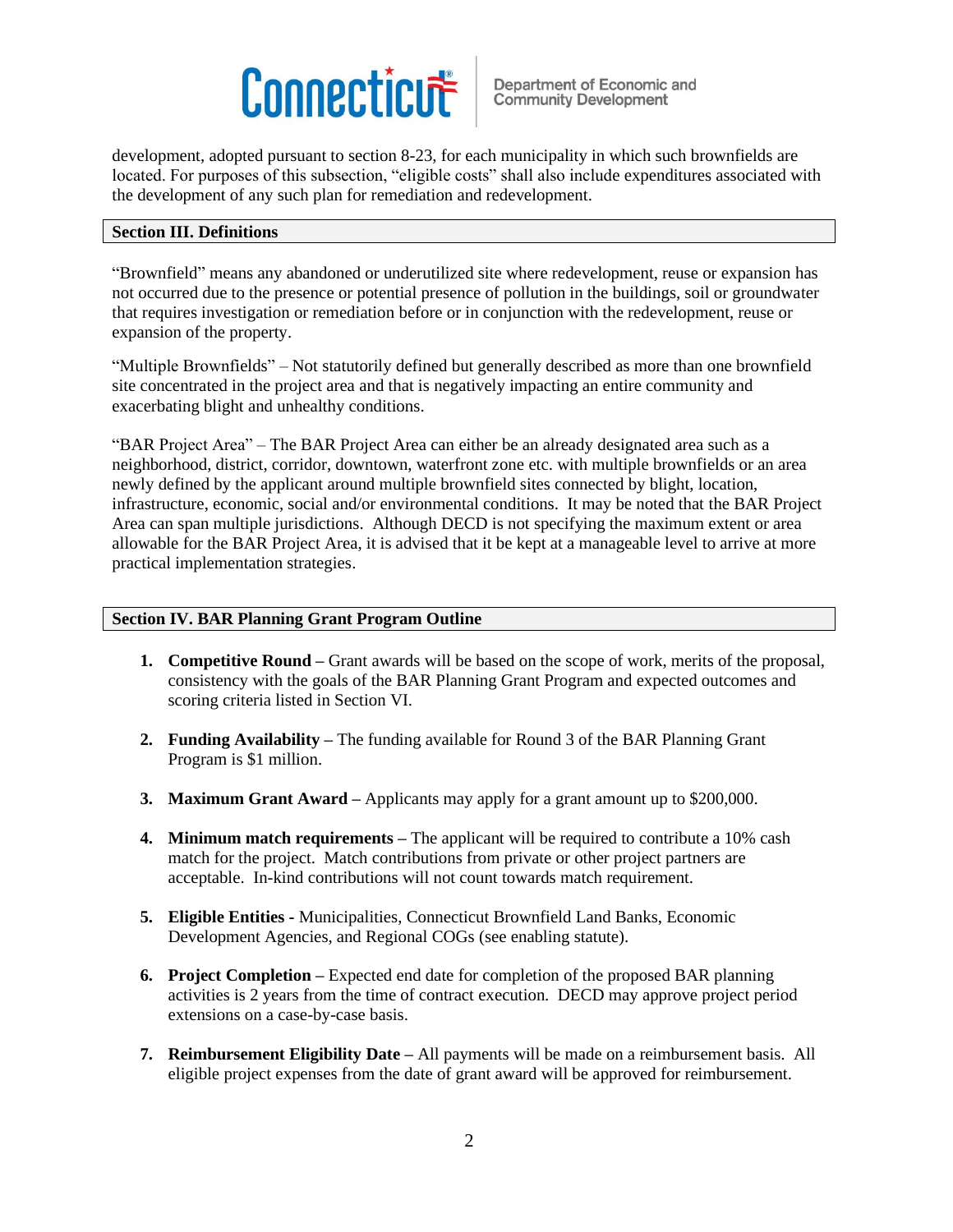However, DECD will not make any reimbursements until a grant contract is in place and consultants/contractors are in place as per DECD approval and guidelines.

- **8. Eligible Activities –** The following is a general list of eligible activities under the BAR Planning Grant Program. All activities should help facilitate the goals and objectives of the BAR Planning Grant Program and cannot stand alone as a proposed project (example, an exercise to revise the local zoning code will have to further the goals of the BAR Planning Grant Program and be focused on the BAR Project Area):
	- Community visioning/public participation exercises;
	- Analysis of existing environmental conditions and other issues/conditions in the area  $$ building conditions survey, historic properties inventory, historic survey, hazardous building material survey etc.;
	- Limited Phase I and II Environmental Site Assessments (Please note: The Phase I and II ESAs will have to help achieve the goals of the BAR Plan. Also, the total cost spent on this project activity cannot exceed 25% of the grant amount);
	- Brownfields mapping;
	- Market/demand studies and feasibility analyses;
	- Infrastructure analyses;
	- Roadway and streetscape planning;
	- Site inventory;
	- Strategic site identification;
	- Cost-benefit analysis;
	- Coordination with existing community plans;
	- Site reuse/redevelopment plans;
	- Conceptual designs:
	- Implementation strategies;
	- Identifying funding sources for redevelopment and implementation of the BAR Plan;
	- Acquisition due-diligence;
	- Marketing to assess developer interest;
	- Local zoning revisions and other local law changes (including adaptive reuse code);
	- Legal analysis of environmental liabilities;
	- Completion of the EPA/DEEP's PREPARED Workbook (only if used as a tool to help prepare the BAR plan);
	- Project management (limited, not more than 5% of grant); and
	- Other actions to spur investment in these sites.

#### **Section V. Application Format**

#### **All application material is available on the [BAR Planning Program](https://portal.ct.gov/DECD/Content/Community-Development/03_Funding_Opportunities/Brownfields-Remediation/Brownfield-Area-Wide-Revitalization-Planning-Grants) webpage.**

- 1. The Application must not exceed 12 pages excluding maps, tables, photos, figures, other attachments, Board Resolutions, etc. Applications shall be on letter-sized paper, with one-inch margins, typed, single-spaced, and using a font size no smaller than 12-point.
- 2. Please send submissions electronically by **3:00 PM on Friday, June 17, 2022,** to [brownfields@ct.gov.](mailto:brownfields@ct.gov) A receipt notification will be sent to you.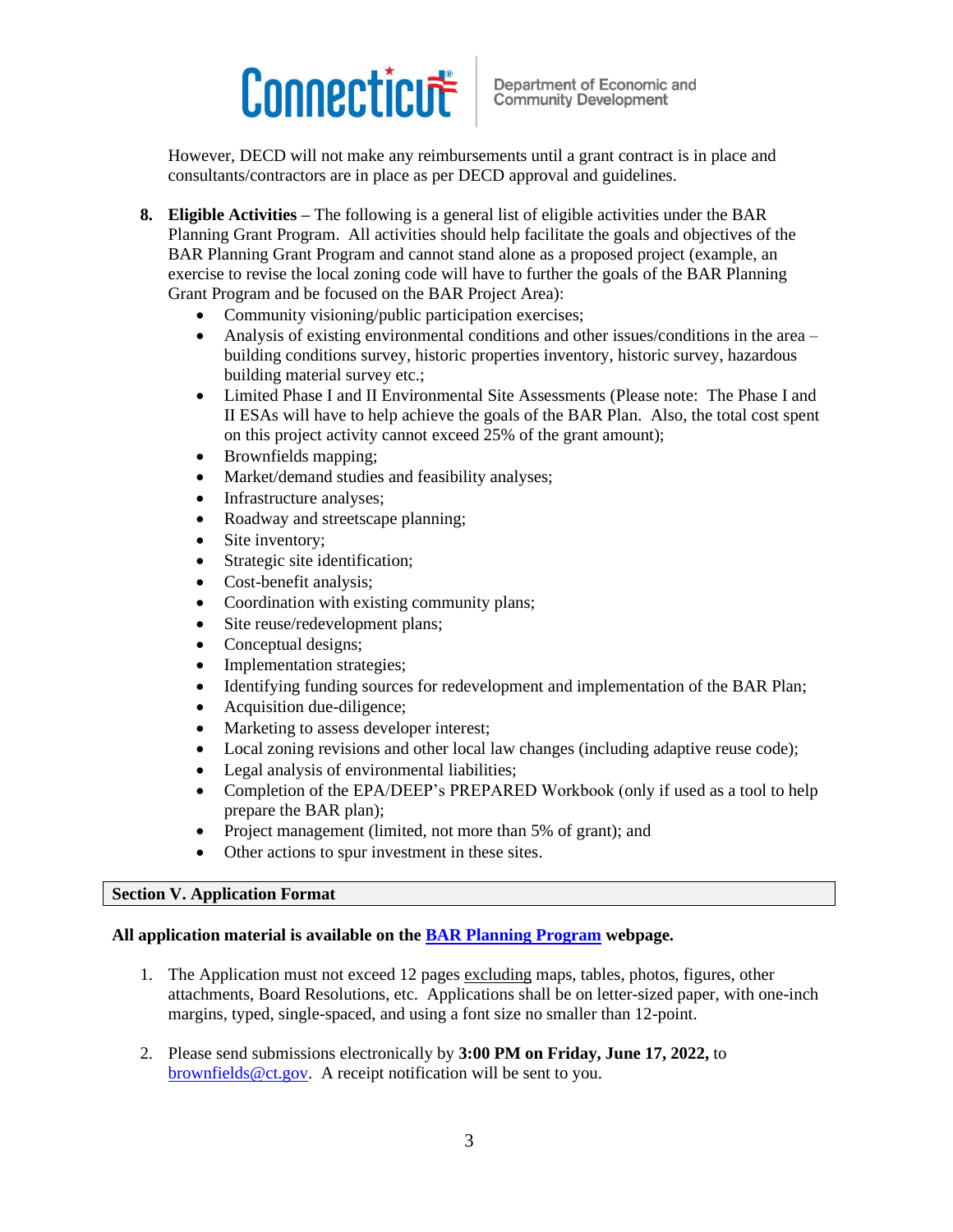Department of Economic and **Community Development** 

- 3. The Application shall include the following:
	- A. Transmittal letter (not exceeding 2 pages) on organization's official letterhead, and signed by authorized official, that includes the following information:
		- o Grant amount requested (up to \$200,000)
		- o Information concerning the applicant's eligibility for the program
		- o Justification of consistency with local and state plans of conservation and development
		- o How the proposed project meets established goals of the BAR Planning Grant Program
		- o How the proposed project satisfies the minimum match requirements
		- o How the proposed BAR Project Area satisfies RFA definitions (see Section III)
		- o Board/Council resolution (see Schedule A) authorizing:
			- submission of the application for the BAR Planning Grant
			- agreement to fulfill required match obligations in case application is successful
			- signatory authority to official representing applicant (e.g., town manager, selectman, CEO)

(Note: If application is from multiple entities or the Project Area spans multijurisdictions, the lead entity must submit the authorizing resolution on behalf of the other entity(ies). In addition, the submitted application must include resolutions from each participating entity, authorizing the lead entity to act on its behalf for the purposes of applying for and administering the grant.)

- o Certification by Applicant form signed by Applicant (see Schedule B)
- o Support letter from project partners including agreement to fulfill any match obligations
- o Project contacts (name, title, email, and phone)
- B. Project narrative (not exceeding 10 pages) that includes the following:
	- a. Section 1 Project Need and Purpose
		- i. *Economic and social concerns* Discuss the economic and social challenges within the project area by providing census-based [\(https://www.census.gov/\)](https://www.census.gov/) demographic data as requested in the table below. Additional information can also be provided to highlight the reason for selecting the BAR project area. Include information (including dates) of events within the project area that triggered significant local job loss or other economic disruption. Also describe how these events and other factors limit the ability to draw on other sources of funding for conducting the BAR Planning project.

|                                                                                                           | Municipality/ | <b>State</b> | National    |
|-----------------------------------------------------------------------------------------------------------|---------------|--------------|-------------|
|                                                                                                           | Region        |              |             |
| Population <sup>1</sup>                                                                                   |               | 3,605,597    | 331,893,745 |
| Unemployment <sup>2</sup>                                                                                 |               | 5.8%         | 3.9%        |
| Poverty Rate <sup>1</sup>                                                                                 |               | 9.7%         | 11.4%       |
| Median Household Income (in                                                                               |               | \$78,444     | \$62,843    |
| 2019 dollars), 2015-2019 <sup>1</sup>                                                                     |               |              |             |
| Include other relevant census data                                                                        |               |              |             |
| as needed in additional rows                                                                              |               |              |             |
| <sup>1</sup> U.S. Census Bureau - http://www.census.gov/; Quick Facts; Population estimates, July 1, 2021 |               |              |             |
| <sup>2</sup> Bureau of Labor Statistics - http://www.bls.gov/cps/; Dec 2021                               |               |              |             |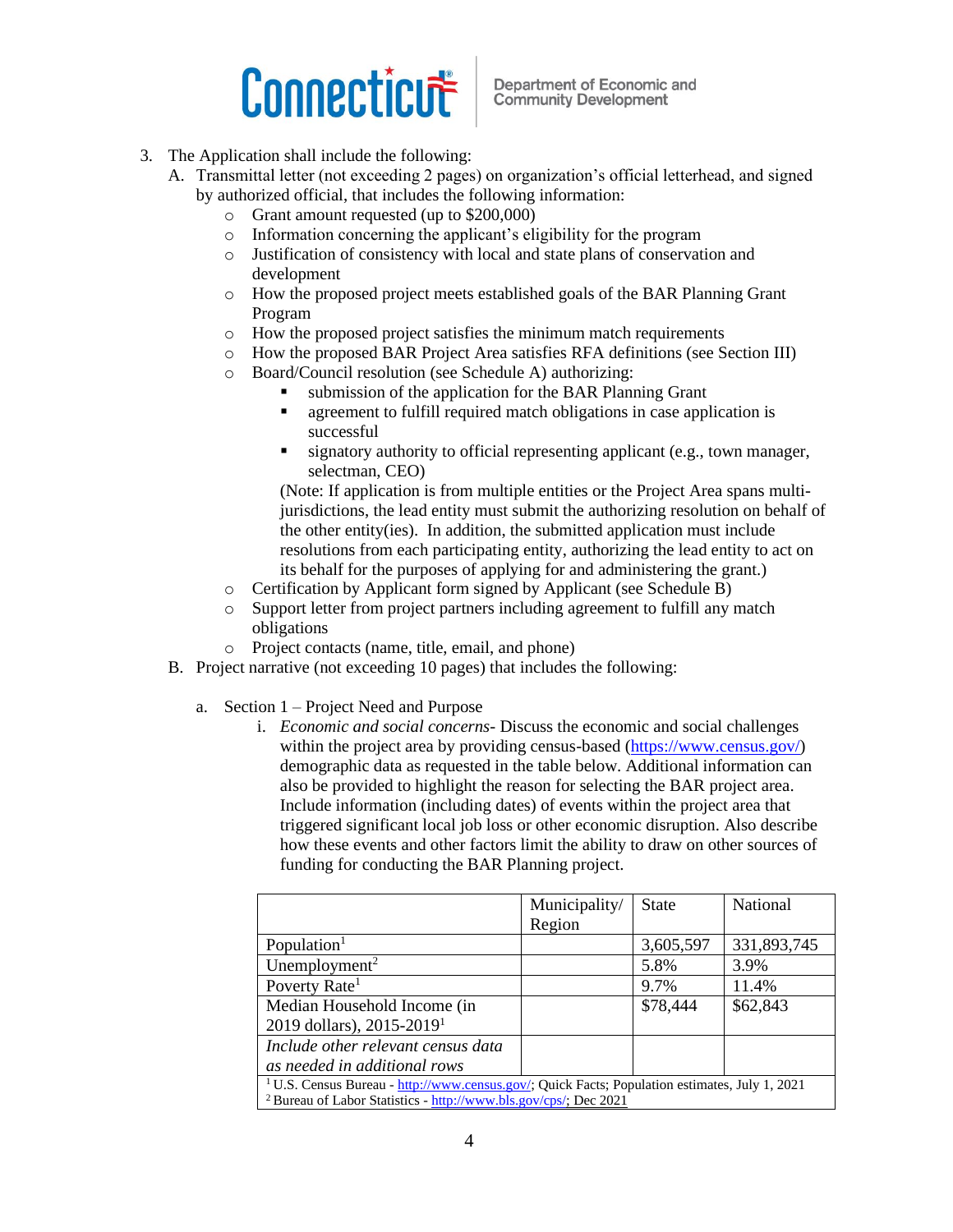- ii. *Environmental concerns and brownfield challenges-* Discuss environmental concerns and brownfield challenges in the BAR Project Area that provide a compelling reason for selection of the project area and application for BAR funds.
- b. Section 2 Project Description and Vision
	- i. Broad description of project and BAR Project Area (include demographic information, whether located within a 100-year or 500-year flood plain, presence of historic resources, presence of an existing or planned commuter rail or bus rapid station and other important information)
	- ii. Approach and vision, long term goals and objectives
	- iii. Expected outcomes and impacts to project area
	- iv. Ongoing brownfield planning efforts including progress with EPA/DEEP's PREPARED workbook
	- v. Identification and description (owner, current use, whether Superfund site, whether enrolled in a liability relief program, level/progress of assessment and clean up etc.) of known brownfield sites in the area
	- vi. Legible map with a delineated boundary of the proposed BAR Project Area with names of streets, important landmarks, brownfield properties, etc.
- c. Section 2 Project Work Plan
	- i. Project Budget (including sources and uses of funds) see Schedule C for DECD Budget Form. A separate budget form may also be submitted that details projected costs for specific project tasks or activities.
	- ii. Description of proposed activities and tasks (and estimated costs for each activity). The proposed Work Plan should include the applicant's full vision (i.e., 1. all project activities and tasks accomplished to–date (if any); 2. the current proposed activities to be accomplished utilizing the BAR Planning Grant and corresponding matching funds; and 3. project implementation activities and tasks proposed to be accomplished post-project period) for the BAR Plan program
	- iii. Project timeline, schedule and description of deliverables
- d. Section 3 Applicant Capacity and Capability
	- i. Organizational capability
	- ii. Committed staff
	- iii. Experience and past performance
- e. Section 4 Partnerships, Collaboration, and Leverage
	- i. Establishment of advisory/steering committee
	- ii. Potential public-private partnerships
	- iii. Leveraging of resources
- f. Section 5 Relation to State Policies, Programs, Initiatives and Projects
	- i. Description of how the proposed project is supportive of State policies:
		- Transit-oriented development
		- Job creation
		- Environmental justice and resilience
		- Affordable housing
		- Historic preservation
		- Development of distressed municipalities
		- Other public investments (infrastructure, etc.)